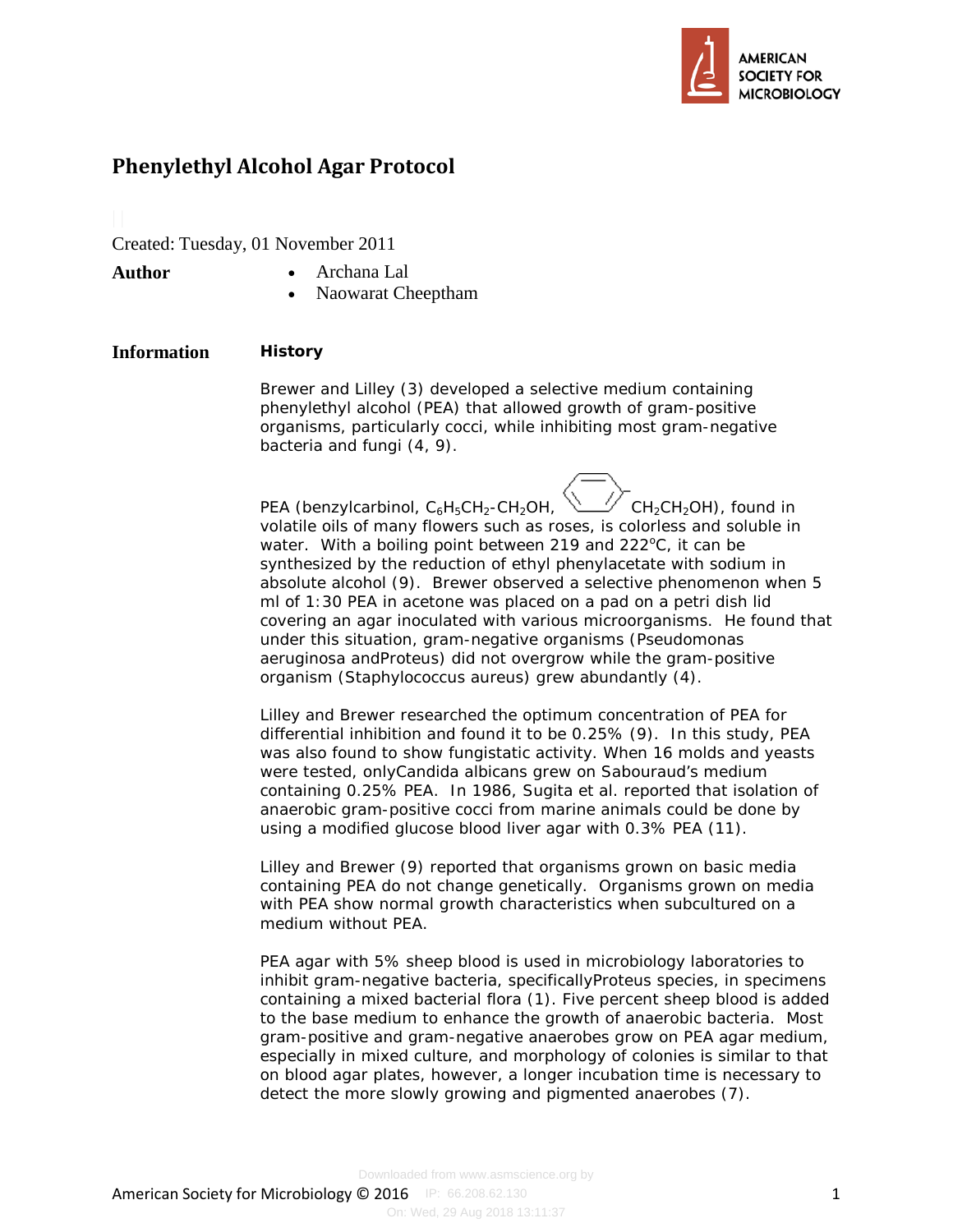

## **Purpose**

PEA agar is a selective medium that is used for the isolation of grampositive *Staphylococcus* species and*Streptococcus* species from clinical specimens or specimens that contain mixtures of bacterial flora (2). Typically PEA agar is used to inhibit the common contaminants such as *Escherichia coli* and *Proteus* species. PEA agar may be prepared with and without 5% sheep blood supplement. PEA agar with 5% sheep blood is used to isolate most gram-positive and gram-negative anaerobes from enteric samples (7). It is used to inhibit facultative gram-negative rods, preventing *Enterobacteriaceae* from overgrowing the anaerobes and inhibiting swarming of *Proteus* and*Clostridium septicum* (6, 7). PEA agar is used for purulent specimens and when mixed infections are suspected  $(7).$ 

| Gram          | Organism                        | Growth                 | Swarming          |
|---------------|---------------------------------|------------------------|-------------------|
| reaction      |                                 | response               | inhibition        |
| Gram negative | Escherichia coli                | Inhibited              | N/A               |
| Gram negative | Proteus mirabilis               | Markedly<br>inhibited  | Yes, no spreading |
| Gram negative | Pseudomonas<br>aeruginosa       | Partially<br>inhibited | N/A               |
| Gram negative | Salmonella<br>enteritidis       | Inhibited              | N/A               |
| Gram negative | Enterobacter<br>aerogenes       | Inhibited              | N/A               |
| Gram positive | Staphylococcus<br>aureus        | Good                   | N/A               |
| Gram positive | <i>Streptococcus</i><br>pyogene | Good                   | N/A               |
| Gram positive | Streptococcus<br>pnuemoniae     | Good                   | N/A               |
| Gram positive | Clostridium<br>perfringens      | Partially<br>inhibited | N/A               |
| Gram positive | Enterococcus<br>faecalis        | Good                   | N/A               |
| Gram positive | Bacillus sp.                    | Good                   | N/A               |
| Gram positive | <b>Micrococcus</b><br>luteus    | Good                   | N/A               |

 TABLE 1. Examples of growth of some gram-negative and grampositive bacteria on PEA agar

Please refer to the PEA Agar Atlas to see the growth patterns. **Theory**

PEA agar is a selective medium that permits the growth of gram-positive cocci while inhibiting most gram-negative organisms. PEA acts on gramnegative bacteria by altering their membrane permeability, allowing influx of otherwise blocked molecules, and allowing leakage of large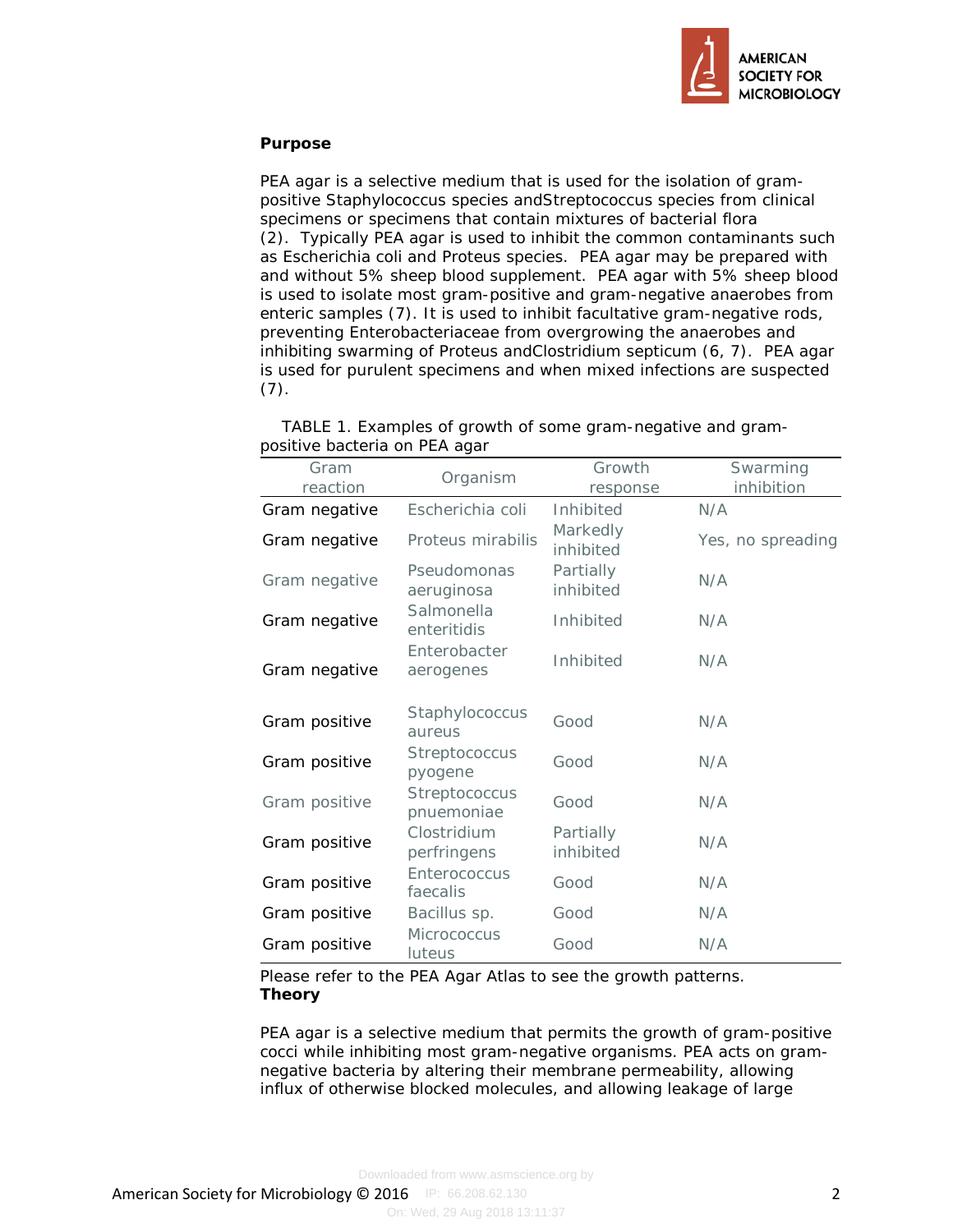

amounts of cellular potassium that ultimately results in disruption or inhibition of DNA synthesis (6, 8, 9, 10).

**RECIPES** (1, 2, 12)

## **PEA agar typical composition (g/liter)** (12)

| Pancreatic digest of<br>casein | 15 <sub>g</sub> |
|--------------------------------|-----------------|
| Papaic digest of               |                 |
| soybean meal                   | 5 g             |
| Sodium chloride                | 5 g             |
| β-Phenylethyl alcohol          | 2.5             |
|                                | a               |
| Aqar                           | 15 g            |
| Distilled water                | 1.0             |
|                                | liter           |

Suspend the first five ingredients in 1 liter of distilled water. Mix thoroughly. Heat with frequent agitation and boil for 1 minute to dissolve completely. Autoclave the medium at 121°C for 15 minutes at 15 psi. Final pH of the medium should be  $7.3 \pm 0.2$  at  $25^{\circ}$ C. After sterilization, pour the melted medium into sterilized petri plates (approximately 20 to 30 ml per plate) and let it solidify before use. Prepared medium is clear to slightly hazy and pale yellow. Prepared plates can be stored in the refrigerator for up to 4 weeks before use. Allow the medium to come to room temperature before inoculation.

#### **PEA agar with 5% sheep blood typical composition (g/liter)** (1, 2, 12)

| Pancreatic digest of<br>casein      | 15 <sub>g</sub>  |
|-------------------------------------|------------------|
| Papaic digest of<br>soybean meal    | 5 g              |
| Sodium chloride                     | 5 g              |
| β-Phenylethyl alcohol               | 2.5<br>g         |
| Sterile defibrinated<br>sheep blood | $50 \mathrm{ml}$ |
| Agar                                | 15 <sub>g</sub>  |
| Distilled water                     | 1.0<br>liter     |

Suspend all ingredients except sheep blood in 1 liter of distilled water and mix thoroughly. Heat with frequent agitation and boil for 1 minute to dissolve completely. Autoclave the medium at  $121^{\circ}$ C for 15 minutes at 15 psi. Final pH of the medium should be  $7.3 \pm 0.2$  at 25°C. Cool to 45°C and add 5% sterile defibrinated blood and mix well. Quickly pour the melted medium into sterilized petri plates (approximately 20 to 30 ml per plate) and let it solidify before use. Prepared medium appears firm, opaque, and red in color. Prepared plates could be stored in the refrigerator up to 1 week before use. Allow the medium to come to room temperature before inoculation.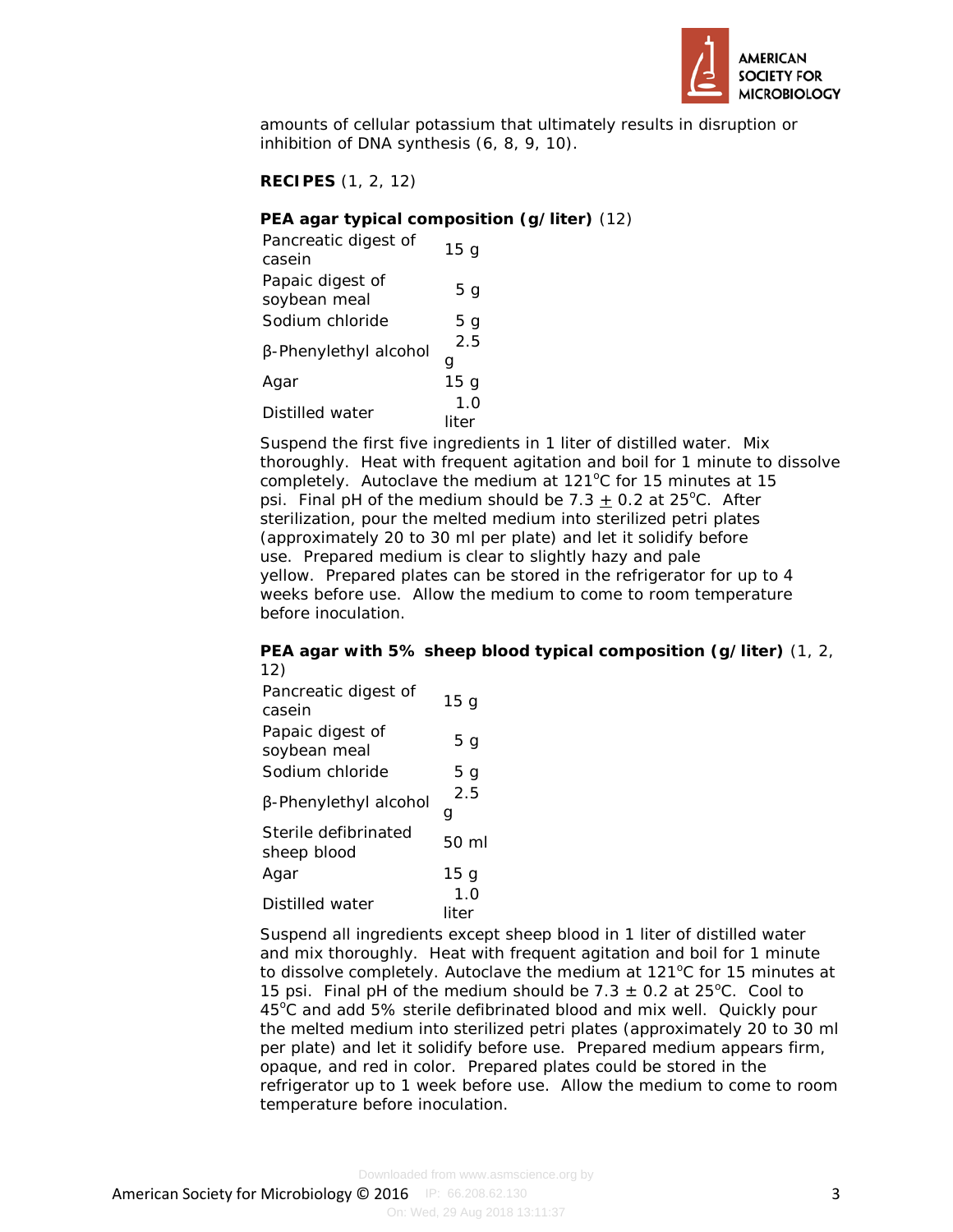

PEA agar medium is also commercially available as premixed powder from biological supply companies. The manufacturer's instructions should be followed to prepare the plates. This media can also be purchased as premade agar plates from biological supply companies.

#### **PROTOCOL** (1, 2, 12)

Inoculation. Aseptically transfer potentially mixed cultures onto the surface of the agar using a four-way streaking technique. Depending on the objectives of the study, either a confluent growth or a four-way streaking technique can be used.

Incubation. Incubate plates for 24 to 48 hours at  $35^{\circ}$ C  $\pm$  2°C in an appropriate atmosphere. In some cases, a longer incubation, up to 1 week, may be needed. PEA blood agar plates can be incubated under aerobic, anaerobic, and  $5\%$  CO<sub>2</sub> atmosphere based on the type of microorganisms being studied. Incubation in high  $CO<sub>2</sub>$  atmosphere allows the detection of bacteria which require an increased  $CO<sub>2</sub>$  concentration and also results in better growth of almost all of the other pathogens (5).

Interpretation of results. After proper incubation, growth of isolated colonies or a group of colonies may be observed. Gram-positive bacteria demonstrate good growth (Fig. 1c and 2c) while most gram-negative bacteria do not grow or are partially inhibited (Fig. 1b and 2b).

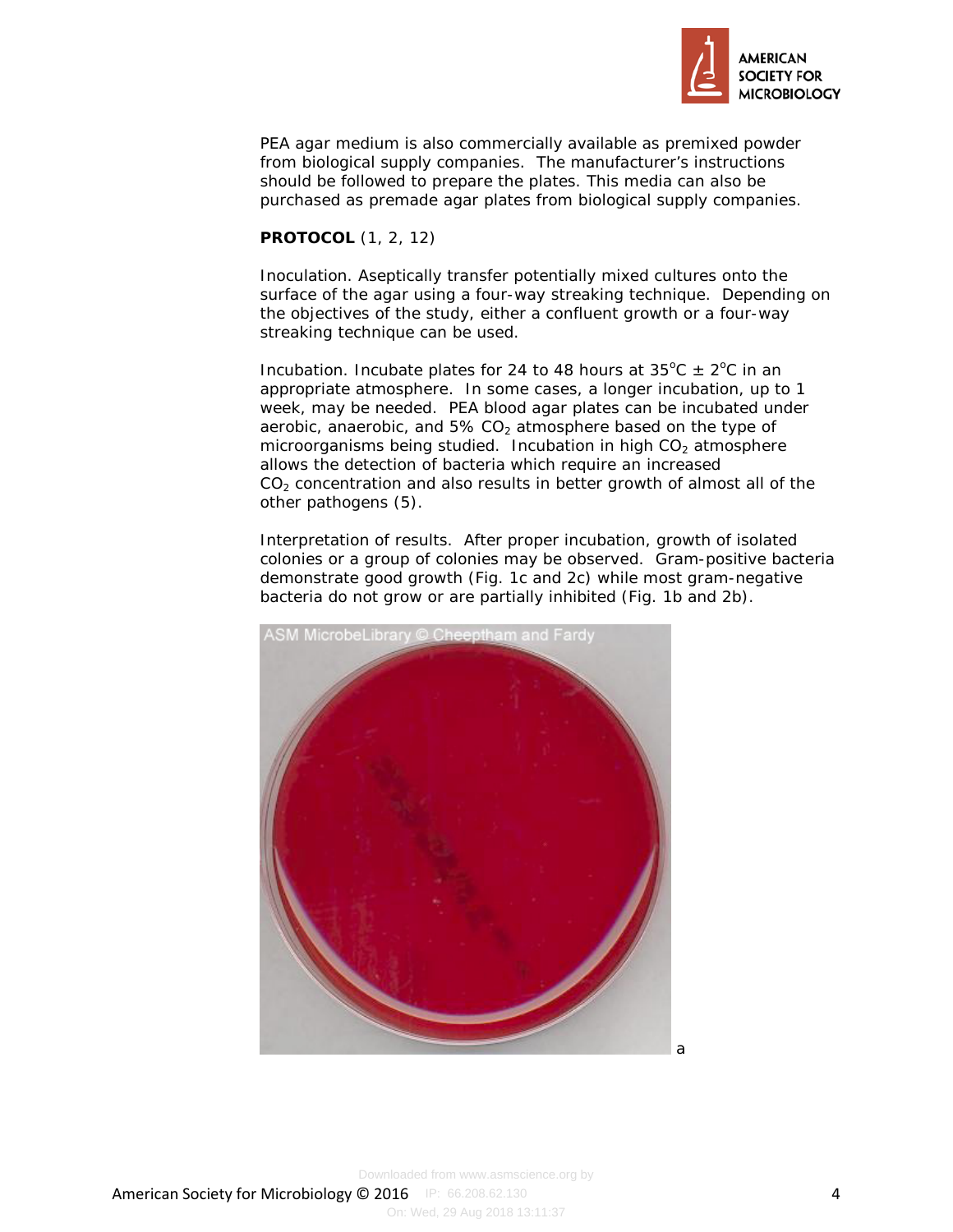



FIG. 1. PEA agar plates with 5% sheep blood: (a) an uninoculated PEA agar plate with 5% sheep blood, (b) a PEA agar plate with 5% sheep blood inoculated with *Escherichia coli*, a gram-negative bacteria, incubated under 5% CO<sub>2</sub> for 48 hr at  $35^{\circ}C \pm 2^{\circ}C$  (growth inhibited), and (c) a PEA agar plate with 5% sheep blood inoculated with*Staphylococcus*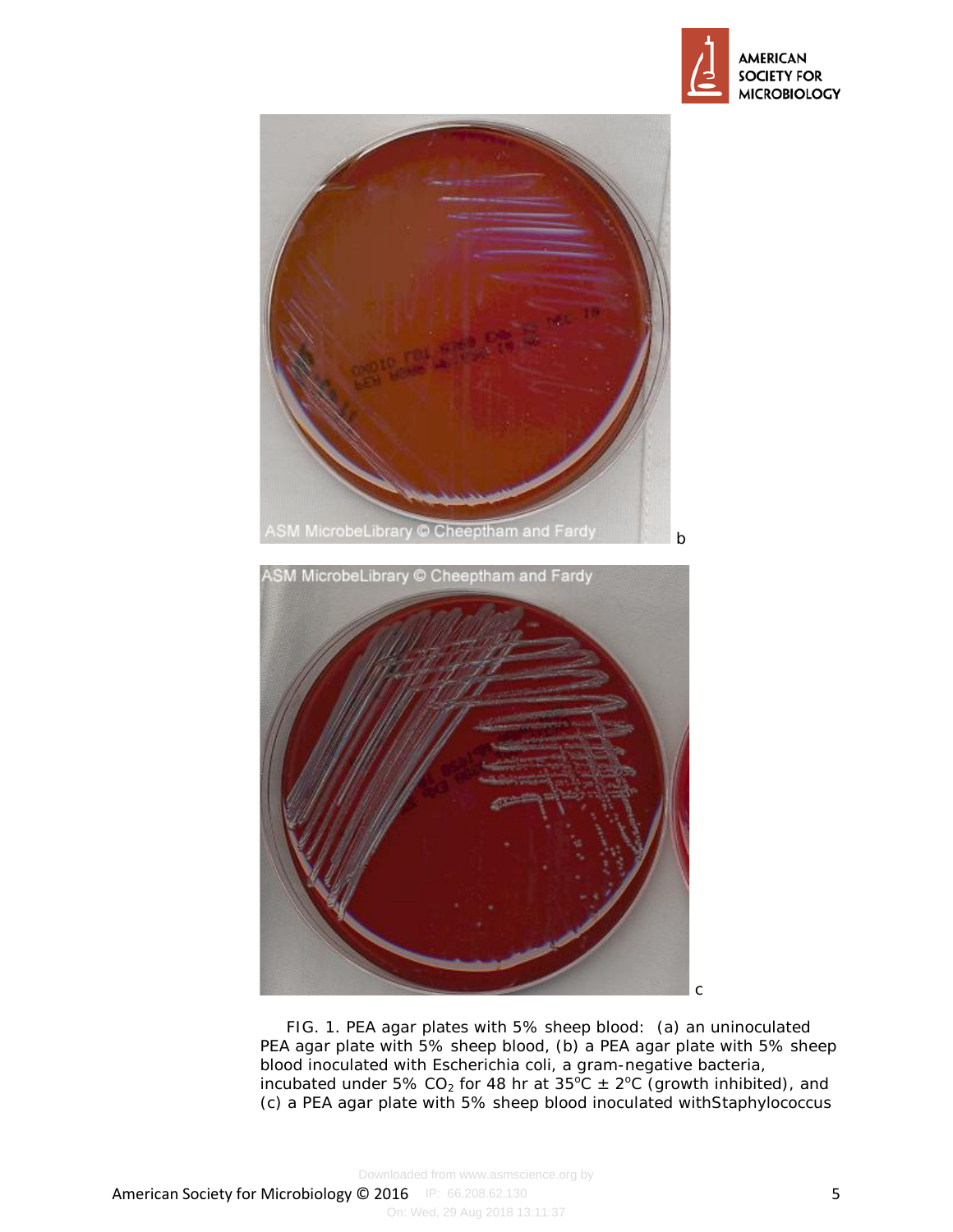



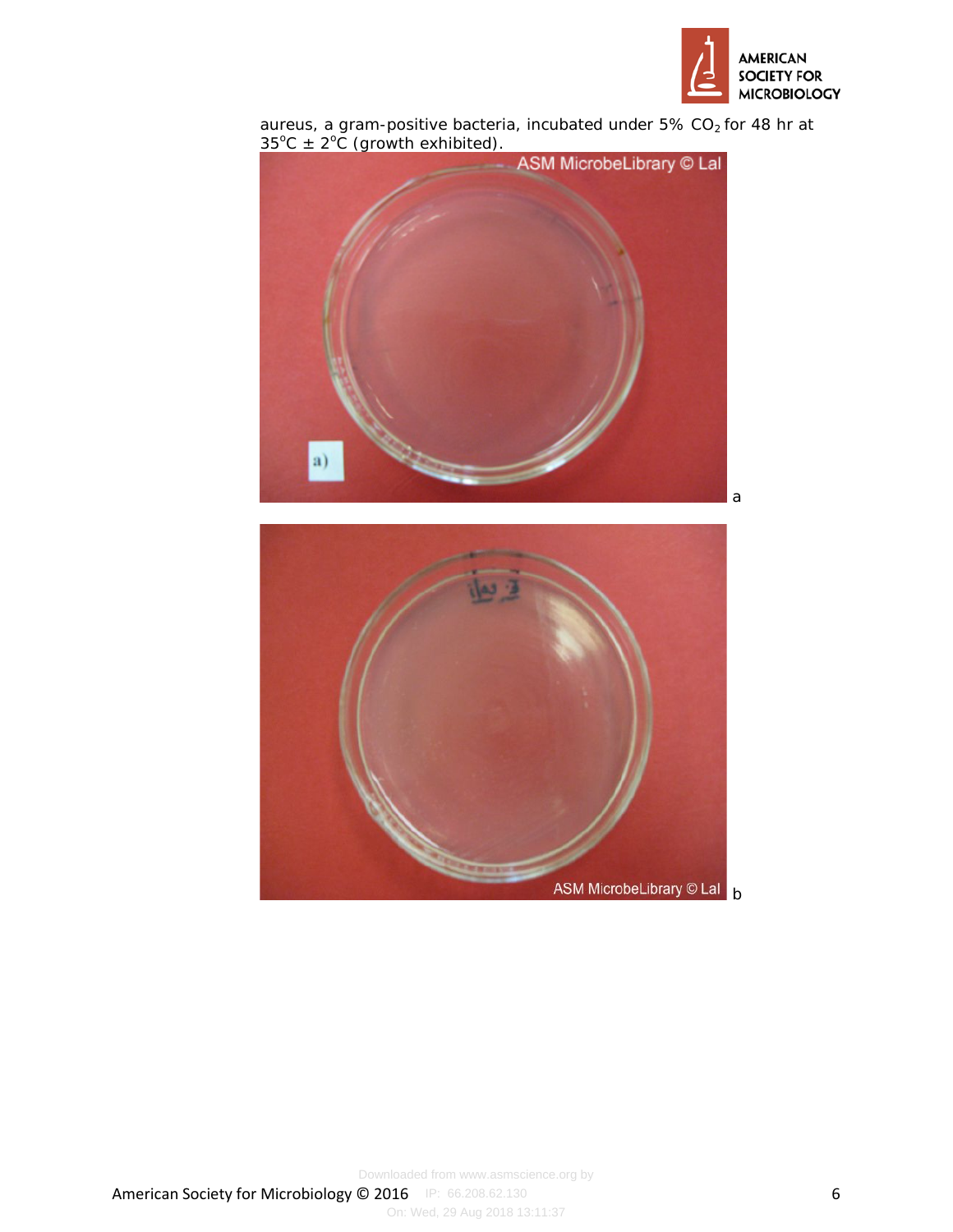



 FIG. 2. PEA agar plates: (a) an uninoculated PEA agar plate, (b) a PEA agar plate inoculated with *Escherichia coli,* a gram-negative bacteria, incubated under aerobic conditions for 48 hr at  $35^{\circ}$ C  $\pm$  2°C (growth inhibited), and (c) a PEA agar plate inoculated with *Enterococcus faecalis,* a gram-positive bacterium, incubated under aerobic conditions for 48 hr at  $35^{\circ}C \pm 2^{\circ}C$  (growth exhibited).

## **SAFETY**

The ASM advocates that students must successfully demonstrate the ability to explain and practice safe laboratory techniques. For more information, read the laboratory safety section of the [ASM Curriculum](http://www.asm.org/index.php/undergraduate-faculty/curriculum-resources-and-publications/29-education/undergraduate-faculty/213-asms-curriculum-recommendations-introductory-course-in-microbiology1)  [Recommendations: Introductory Course in Microbiology](http://www.asm.org/index.php/undergraduate-faculty/curriculum-resources-and-publications/29-education/undergraduate-faculty/213-asms-curriculum-recommendations-introductory-course-in-microbiology1) and the [Guidelines for Biosafety in Teaching Laboratories.](http://www.asm.org/index.php/microbelibrary/laboratory-safety-guidelines)

## **COMMENTS AND TIPS**

1. PEA agar with 5% sheep blood should not be used for determination of hemolytic reactions as irregular patterns may be observed (1, 2, 12). Organisms should be subcultured onto tryptic soy agar with 5% sheep blood to examine hemolysis.

2. Some gram-positive cocci may be slightly inhibited by PEA and many require incubation up to 48 hours for sufficient growth to be visible (2). 3. Due to nutritional variation, some strains may be encountered that grow poorly or fail to grow on PEA agar medium.

4. *Pesudomonas aeruginosa* (a gram-negative bacteria) is not inhibited on this medium (2, 5).

5. In order to control for the viability of the organisms used, a control nutrient agar or other nonselective medium should be used in parallel. 6. It is important to remember that this medium inhibits the growth of gram-negative bacteria. Tiny observable colonies on PEA agar may be gram-negative microorganisms and are often confined to first quadrant on a streak plate.

## **REFERENCES**

1. **Becton, Dickenson and Company.** 2006. BBL phenylethyl alcohol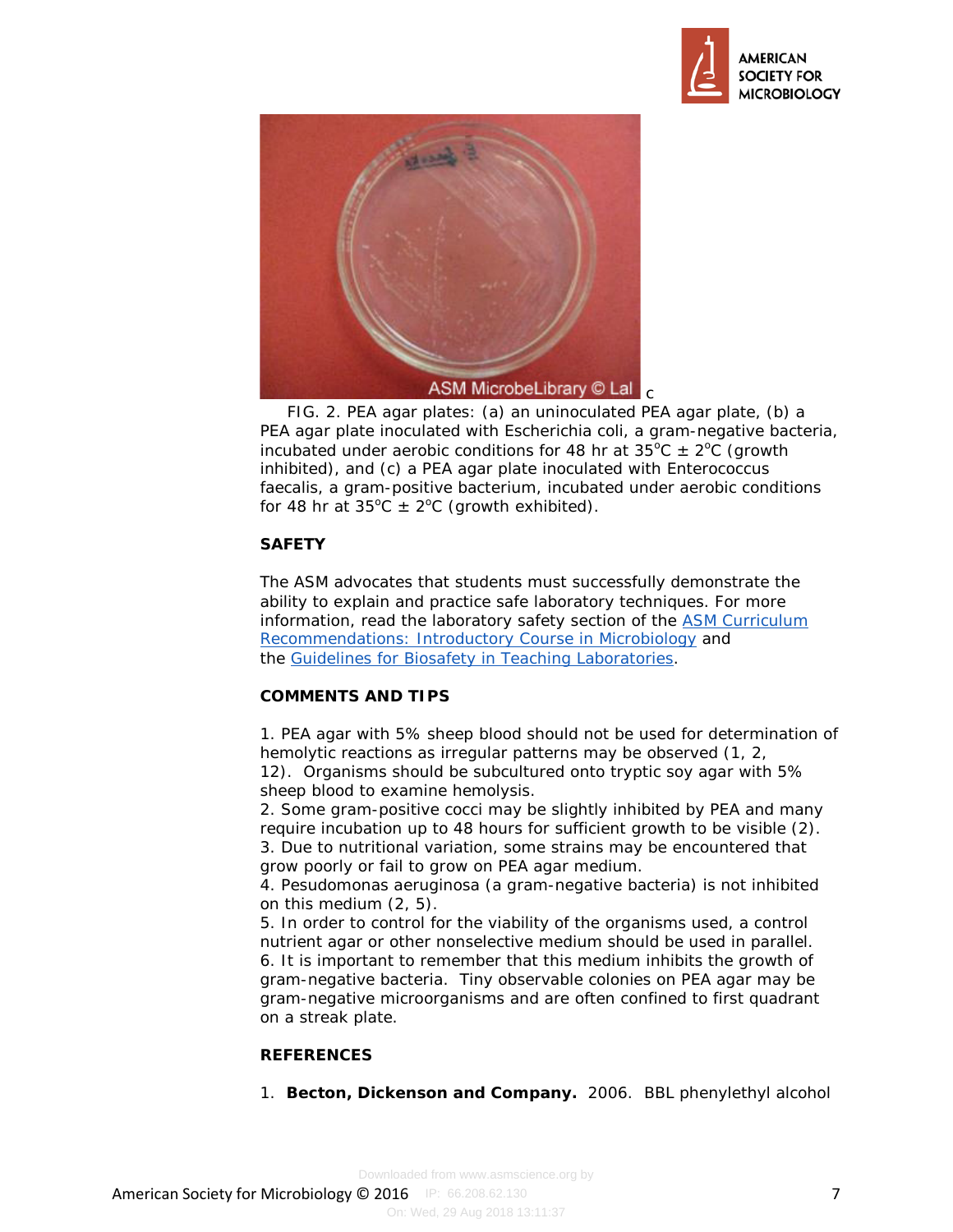

agar with 5% sheep blood formula package

insert. http://www.bd.com/ds/technicalCenter/inserts/L007401(07)(0506 ).pdf.

2. **BioMérieux, Inc**. 2009. PEA/PEA with 5% sheep blood formula technical data

sheet. http://www.pmlmicro.com/assets/TDS/605.pdf.

3. **Brewer, J. H., and B. D. Lilley.** 1949. Paper presented at the December meeting of the Maryland Association of Medical and Public Health Laboratories.

4. **Brewer, J. H.** 1950. The utility of metal petri dish covers with adsorptive disks. J. Bacteriol. **59:**237–239.

5. **Casman, E. P.** 1947. A noninfusion blood agar base for neisseriae, pneumococci, and streptococci. Am. J. Clin. Pathol. **17:**281–289.

6. **Dowell, V. R., Jr., E. O. Hill, and W. A. Altemeier.** 1964. Use of phenylethyl alcohol in media for isolation of anaerobic bacteria. J. Bacteriol. **88:**1811–1813.

7. **Jousimies-Somer, H. R. et al.** 2002. Wadsworth-KTL anaerobic bacteriology manual, 6th ed. Star Publishing Company, Belmont, CA. 8. **Leboffe, M. J., and B. E. Pierce.** 2010. Microbiology: laboratory theory and application, 3rd ed. Morton Publishing Company, Englewood, CO.

9. **Lilley, B. D., and J. H. Brewer.** 1953. The selective antibacterial action of phenylethyl alcohol. J. Am. Pharm. Assoc. **42**(1)**:**6–8. 10. **Silver, S., and L. Wendt.** 1967. Mechanism of action of phenylethyl alcohol: breakdown of the cellular permeability barrier. J. Bact. **93**(2)**:**560–566.

11. **Sugita, H., R. Ueda, L. R. Berger, and Y. Deguchi.** 1986. A new selective medium for the isolation of anaerobic bacteria from marine animals. Food Microbiol. **3:**289–293.

12. **Zimbro, M. J., D. A. Power, S. M. Miller, G. E. Wilson, J. A. Johnson (ed.).** 2009. Difco and BBL manual, 2nd ed. Phenylethyl alcohol agar, phenylethyl alcohol agar with 5% sheep's blood, p. 434– 435. BD Diagnostics, Sparks,

MD. http://www.bd.com/ds/technicalCenter/misc/difcobblmanual\_2nded \_lowres.pdf.

## **REVIEWERS**

This resource was peer-reviewed. Participating reviewers:

Rebecca Buxton University of Utah, Salt Lake City, UT

Laura Cathcart University of Maryland, College Park, MD

Anne Hanson University of Maine, Orono, ME

D. Sue Katz Rogers State University, Claremore, OK

Min-Ken Liao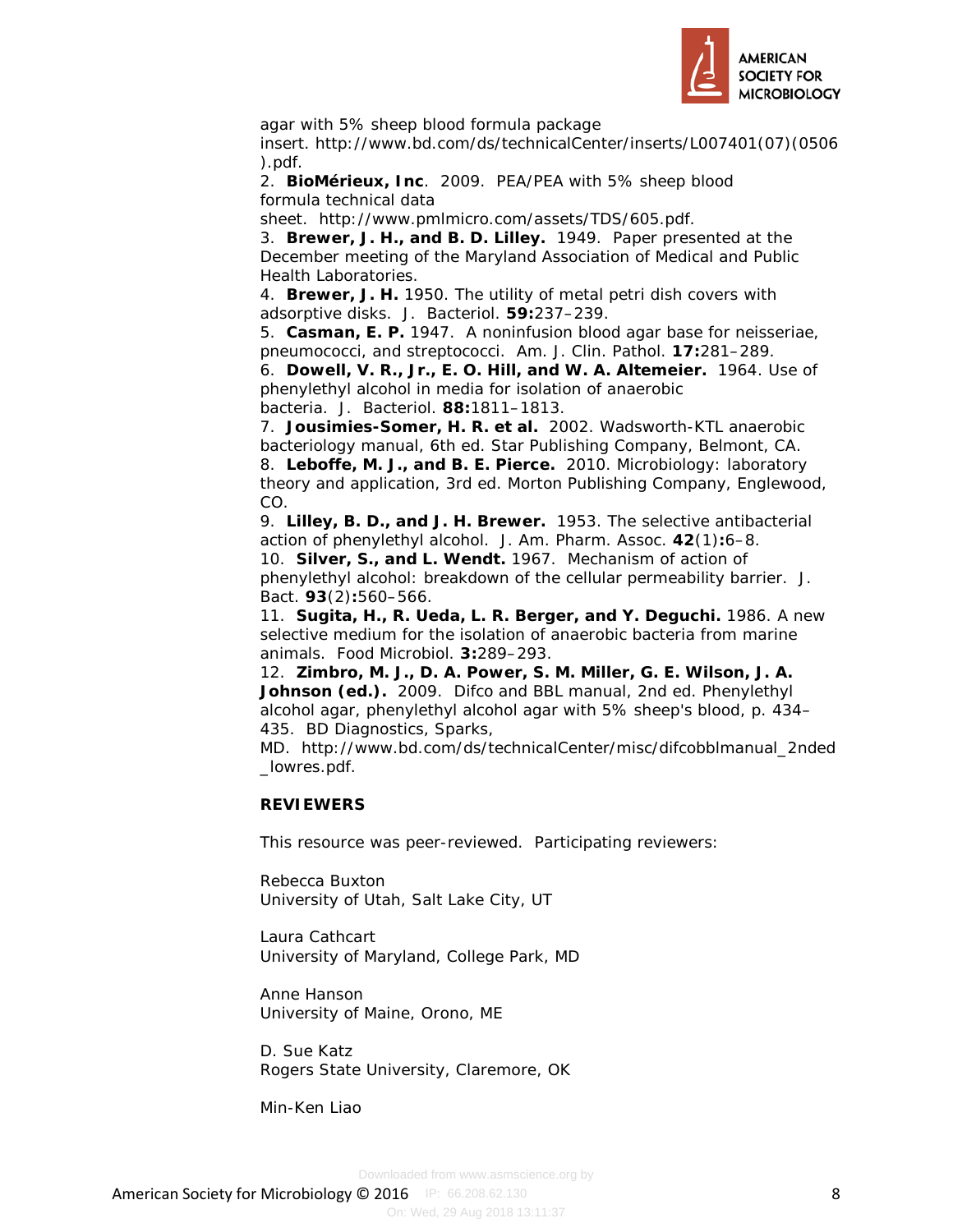

Furman University, Greenville, SC

Karen Reiner Andrews University, Berrien Springs, MI

Patricia Shields University of Maryland, College Park, MD

Erica Suchman Colorado State University, Ft. Collins, CO

### **2011 AD HOC PROTOCOL REVIEW COMMITTEE**

Benita Brink Adams State College, Alamosa, CO

Elaine Brunschwig Cuyahoga Community College, Parma, OH

Madhusudan Choudary Sam Houston State University, Huntsville, TX

Susan Deines Colorado State University, Fort Collins, CO

Deborah Harbor College of Southern Nevada, Las Vegas, NV

Catherine Hopper University of Maine, Orono, ME

Jan Hudzicki Kansas University Medical Center, Kansas City, KS

Roxann Karkhoff-Schweizer Colorado State University, Fort Collins, CO

Min-Ken Liao Furman University, Greenville, SC

Maria MacWilliams University of Wisconsn—Parkside, Kenosha, WI

Maria Panec Moorpark College, Moorpark, CA

Todd Primm Sam Houston State University, Huntsville, TX

Karen Reiner Andrews University, Berrien Springs, MI

Jackie Reynolds